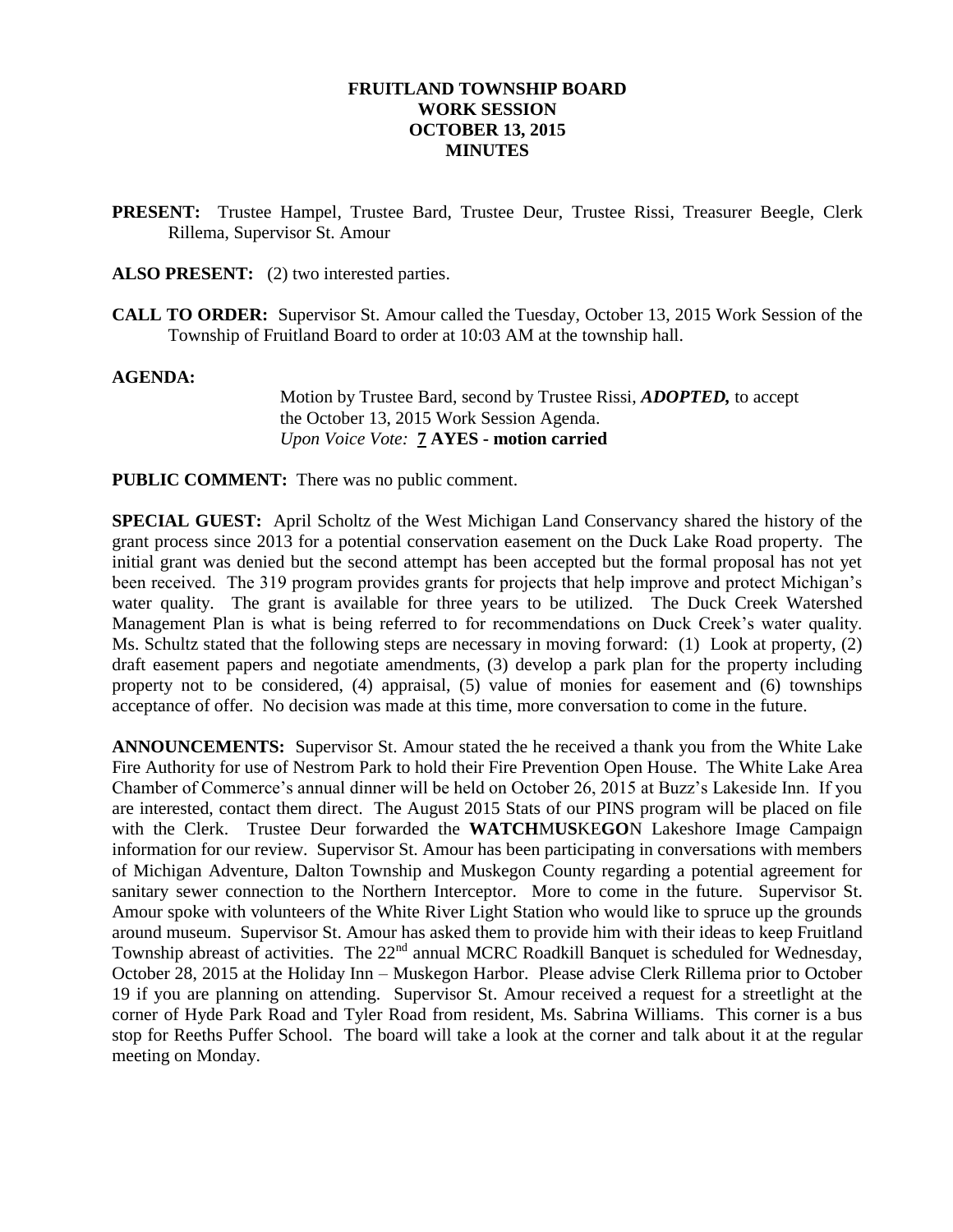# FRUITLAND TOWNSHIP OCTOBER 13, 2015 WORK SESSION MINUTES **OLD BUSINESS:**

- 1. Zellar Road (Proposed Special Assessment District) Attorney Even prepared a procedural memo for proceeding with a proposed Special Assessment for the Zellar Road project. Supervisor St. Amour will construct a letter to be sent to the residents in the proposed district and set up an informational meeting with those same residents, members of the MCRC and himself to discuss the project.
- 2. Lamos Road End Attorney Even stated that based on the information uncovered from the MCRC, the west 33 feet of Lamos Road end belongs to the Muskegon County Road Commission. If the township wants to take over ownership, a deed from the MCRC will need to be acquired. The board did not move to request a deed at this time until further details on the Partridge Drain assessment are acquired.
- 3. R&M Contract Attorney Even stated that he is currently preparing that document.
- 4. Muskegon Township Litigation (Water Policy) Court ordered mediation Attorney Even stated that Judge Mullally has ordered all parties to participate in a facilitative (non-binding) mediation but Attorney Even does not agree with the amount to be invoiced to the three plaintiffs (Dalton, Laketon & Fruitland Townships). Participants of the mediation would include the three supervisors of Laketon, Muskegon Charter and Fruitland Townships and another board member from each is so desired. Attorney Even will consult with Attorney Rose to gain information on the order of mediation and the amount to be charged to all parties.
- 5. No Wake Buoy Liability Supervisor St. Amour has reached out to our insurance carrier to inquire if the buoys are insurable and what necessary paperwork is needed for us to take over ownership of the buoys and allow the White Lake Association to put in and take out each year at no cost.

## **NEW BUSINESS:**

- 1. 2  $2<sup>nd</sup>$  Quarter 2015-16 Budget Amendments – Clerk Rillema prepared the listing of budget amendments necessary for the  $2<sup>nd</sup>$  quarter. A motion will be prepared for the Monday Regular meeting.
- 2. Sustainability Center Partnership Supervisor St. Amour stated that he continues to be in communication with Sara Damm of the Muskegon County Sustainability Center regarding a potential site for a county wide sustainability center near Dalton & Fruitland Townships. She has requested information from both Dalton  $&$  Fruitland Townships to formulate a plan to support Governor Snyder's iniative to support recycling in Michigan. Supervisor St. Amour will keep the board abreast of communication received.
- 3. Fire Station #2 Potential Sale Supervisor St. Amour received a request from Chief Holman of the White Lake Fire Authority to purchase the building which the Fire Authority leases as Fire Station #2 on Duck Lake Road. This would include the property to the west which is now known as Duck Lake Road Park. Supervisor St. Amour thought the approximate acreage was around 8 acres but will research past information when this was being discussed around the White Lake Fire Authority Millage election time this past winter and task Assessor Bowen to provide the assessed value of the building and adjacent property.